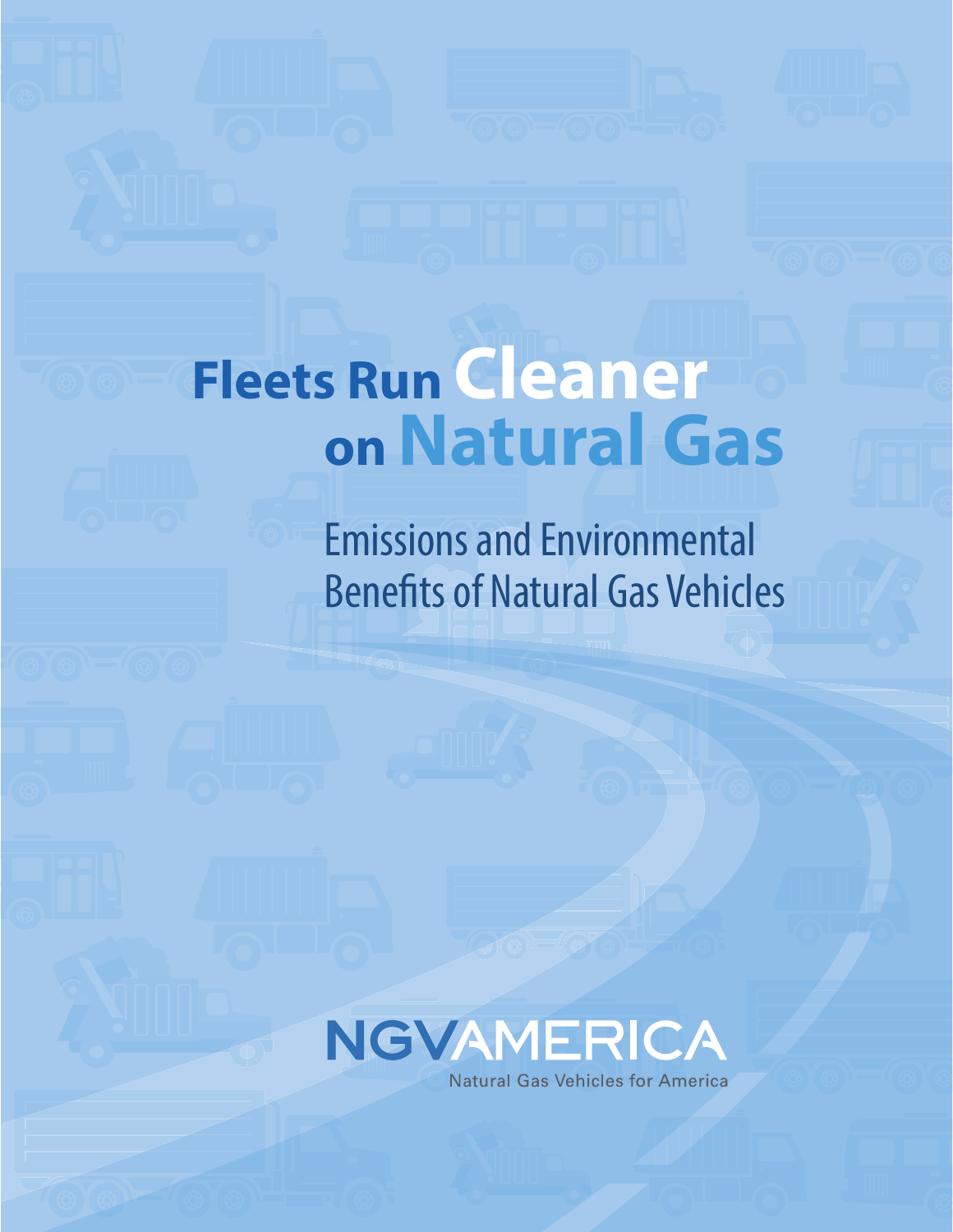### Explanation of Terms

To assist in better understanding the key terms used in this document, the following definitions are provided:

#### **Global Warming Potential (GWP) and Timeframe**

The relative warming of a greenhouse gas over a specified period of time as compared to carbon dioxide (GWP of 1). GWP allows for the conversion of different greenhouse gas emissions into the same emissions unit, carbon dioxide equivalents (CO<sub>2</sub>e) **1**. The GWP timeframe is based on the energy absorbed over a certain time period, for example a GWP with 100 years is based on the energy absorbed over 100 years **2***.* 

#### Carbon Dioxide (CO<sub>2</sub>)

A naturally occurring gas, and also a by-product of burning fossil fuels and biomass, as well as land-use changes and other industrial processes. It is the principal human caused greenhouse gas that affects the earth's radiative balance. It is the reference gas against which other greenhouse gases are measured and therefore has a Global Warming Potential of 1 **<sup>3</sup>** .

#### $\mathsf{Nitrogen\, Oxide\,(NO}_{\mathsf{x}})$

Gases consisting of molecules with one nitrogen atom and varying numbers of oxygen atoms. Nitrogen oxides are produced in the emissions of vehicle exhausts and from power stations. In the atmosphere, nitrogen oxides can contribute to formation of photochemical ozone (smog), can impair visibility, and have health consequences; they are thus considered pollutants **<sup>3</sup>** .

#### **Particulate Matter (PM)**

A small, discrete mass of solid or liquid matter that remains individually dispersed in gas or liquid emissions. Particulates take the form of aerosol, dust, fume, mist, smoke, or spray. Each of these forms has different properties **<sup>4</sup>**

#### **Greenhouse Gases (GHGs)**

Any gas that absorbs infrared radiation in the atmosphere. Greenhouse gases include, carbon dioxide, methane, nitrous oxide, ozone, chlorofluorocarbons, hydrochlorofluorocarbons, hydrofluorocarbons, perfluorocarbons, sulfur hexafluoride. Each gas has a CO<sub>2</sub>e to allow them to sum to create the GWP value <sup>**3**</sup>

#### **Carbon Intensity**

The amount of carbon by weight emitted per unit of energy consumed. A common measure of carbon intensity is weight of carbon per British thermal unit (Btu) of energy. When there is only one fossil fuel under consideration, the carbon intensity and the emissions coefficient are identical. When there are several fuels, carbon intensity is based on their combined emissions coefficients weighted by their energy consumption levels **<sup>4</sup>** .

#### **Low Carbon Fuel Standard (LCFS)**

A LCFS is a regulation requiring fuel providers to reduce the carbon intensity (greenhouse gas emissions per unit of energy in the fuel) of transportation fuels. This is done on a life cycle emissions basis using a model similar to GREET. While California is the most visible state to have such a regulation, Oregon also implemented an LCFS is 2016 and Washington is considering a similar regulation. Outside of the US, British Columbia has a similar regulation for fuels as well.

#### **Global Temperature Potential (GTP)**

GTP is an alternate climate impact metric to GWP. GTP measures the temperature change at the end of a time period relative to CO<sub>2</sub>. Modeling is required to calculate GTP to determine how much climate responds to increases in greenhouse gases and how quickly the system responds. GTP is not the primary metric for calculating emissions and environmental issues, but its use is growing **<sup>5</sup>** .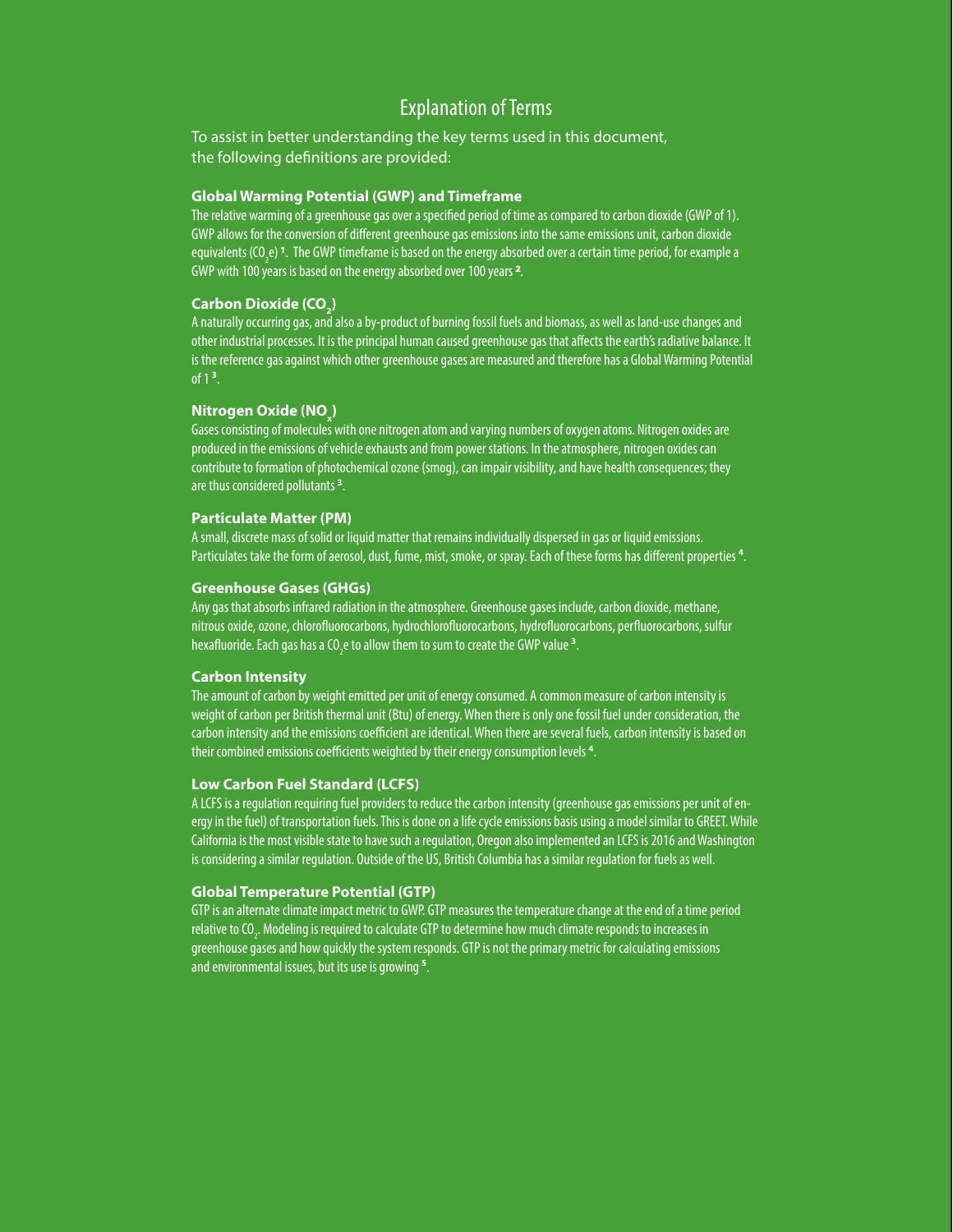**T**he market for natural gas vehicles was largely founded on the need to improve air quality in America's urban areas in the early '90's. Natural gas offered reduced emissions at the core of its value proposition as a transportation fuel. **Those benefits are even** 

# **stronger today.**

Lower greenhouse gas and environmental related emissions are priorities for shippers, trucking fleets, municipal refuse vehicles and transit buses across the country. Natural gas provides clear advantages among alternative transportation fuels. This document was created to explain the emission and environmental benefits associated with CNG and LNG, as well as the technical reasons behind the calculations and inputs that were chosen.

NGVAmerica members represent the full marketplace of the natural gas vehicle industry. This document is designed for fleets, businesses, and governmental entities already invested in NGVs and those contemplating the switch to natural gas. It presents short and concise talking points to communicate the environmental benefits and explains how natural gas vehicles satisfy a variety of sustainability goals.

During its organizing sessions, the NGVAmerica Technology & Development Committee identified promoting the awareness of the emissions and environmental benefits of natural gas vehicles as a focus area for the committee. A working group was formed and has since reviewed a variety of ways to evaluate the environmental benefits of using natural gas as a transportation fuel. The working group is made up of NGVAmerica members — utilities, fleets, LNG, station developers, engine manufacturers, component and system suppliers, US government agencies, associations, and industry consultants. The working group developed a set of emission benefits and this white paper was developed to provide the industry with a broader explanation.

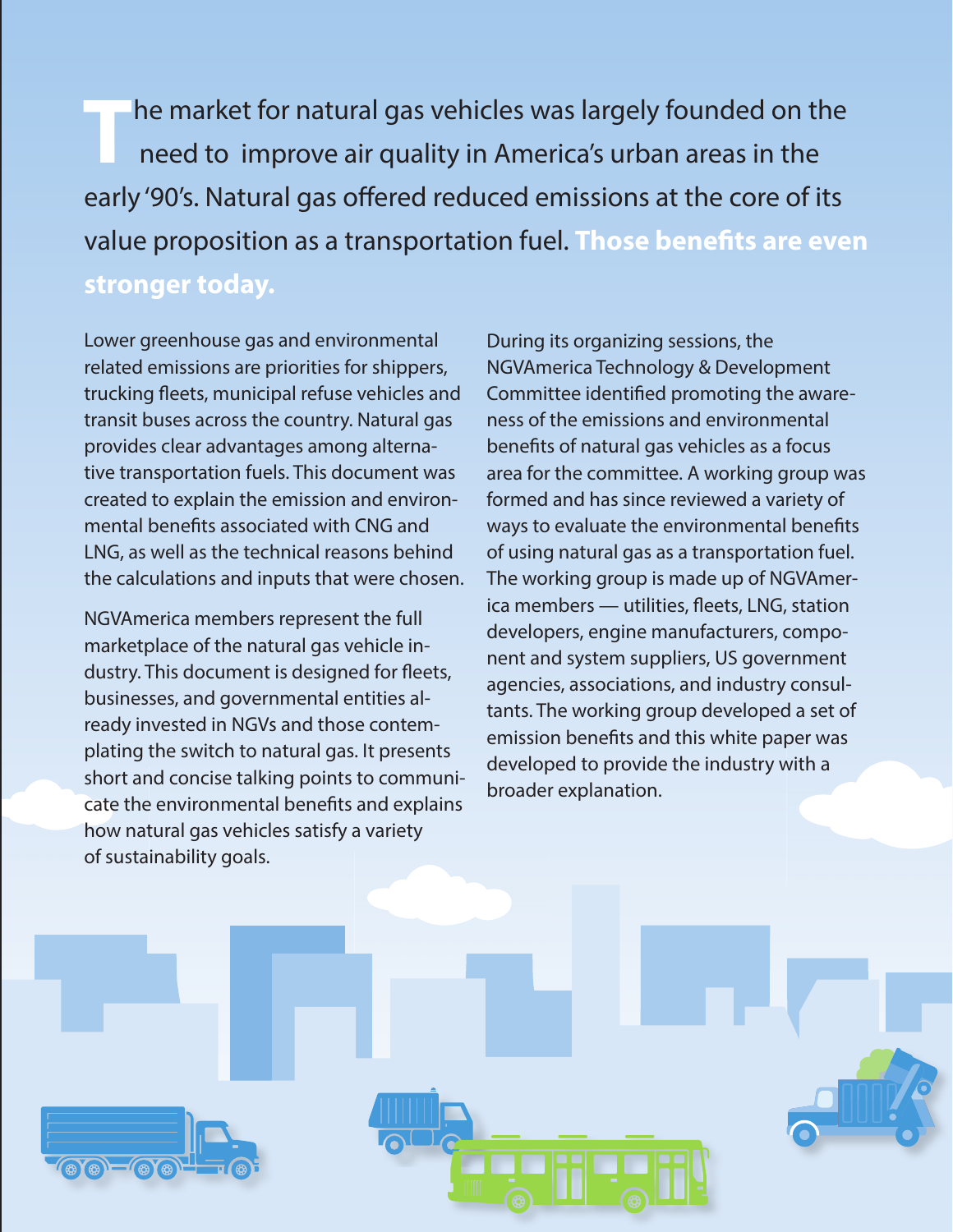# **Environmental Benefits of Natural Gas**

# Combusting natural gas produces **27% fewer CO2 emissions**

than diesel fuel on energy equivalent basis **<sup>6</sup>**

# CNG in heavy duty vehicles has **13%–17% fewer**  greenhouse gas emissions compared to diesel on a well-to-wheel basis

I

- Carbon intensity values from the California Low Carbon Fuel Standard
- A GWP of 25 on a 100 year timeframe per the *Intergovernmental Panel on Climate Change's Fourth Assessment Report.*
- A fuel economy reduction between 7% and 12%
- Calculated using CA GREET 2.0

LNG in heavy duty vehicles has **6%–11% fewer**  greenhouse gas emissions over diesel on a well-to-wheel basis

- Carbon intensity values from the California Low Carbon Fuel Standard
- A GWP of 25 on a 100 year timeframe per the *Intergovernmental Panel on Climate Change's Fourth Assessment Report.*
- A fuel economy reduction between 7% and 12%
- Calculated using CA GREET 2.0

Near-Zero natural gas engines produce **95% fewer Nitrogen Oxide (NOx) emissions**  than the current standards.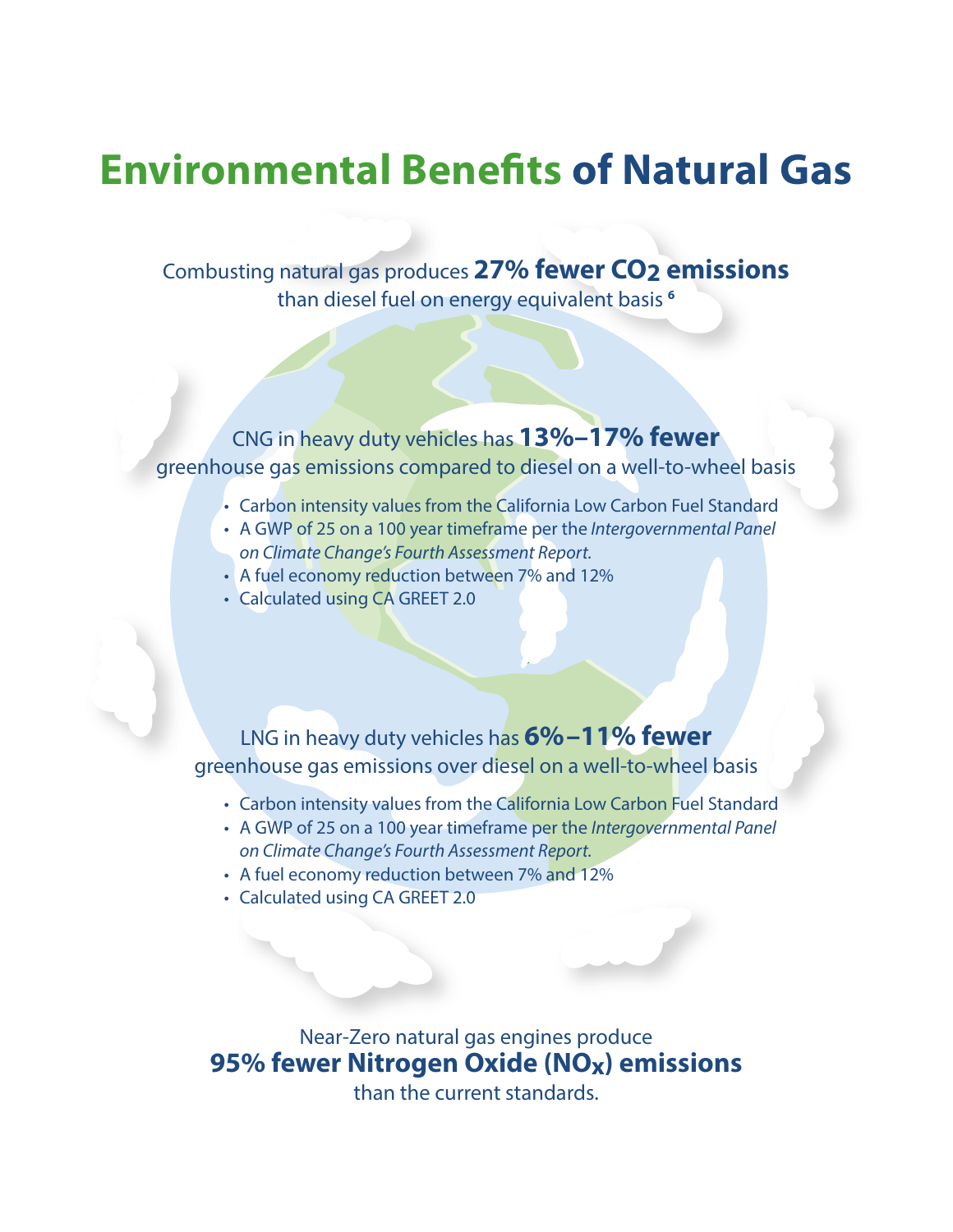#### Carbon Dioxide

Carbon dioxide (CO<sub>2</sub>) is the dominant greenhouse gas emitted by human beings, and transportation is the second largest contributor to CO<sub>2</sub> emissions <sup>7</sup>. Burning natural gas produces 27% less CO<sub>2</sub> emissions than burning diesel fuel*.* Natural gas, consisting mostly of methane (CH<sub>4</sub>), is a less carbon intensive fuel than diesel and gasoline. Methane has a chemical makeup that is 4:1 hydrogen to carbon, while gasoline and diesel have 8 and 16 carbon atoms, respectively.

 $\mathrm{CO}_2$  is the primary long lived pollutant, with the potential to remain in the atmosphere for hundreds of years. Methane on the other hand is a short lived climate pollutant, which during its lifetime has a greater potential to capture heat but remains in the atmosphere for a much shorter amount of time.

# Carbon Dioxide Equivalent (CO<sub>2</sub>e)

When comparing the greenhouse gas emissions impacts of producing and burning different fuels it is important to look at not only carbon dioxide emissions but also to consider other greenhouse gas emission such as methane and nitrous oxides. It is also important to provide a means of comparing the relative impact of these different gases. Since CO $_{\textrm{\tiny{2}}}$  is the dominant greenhouse gas many organizations assign a CO<sub>2</sub> equivalent or CO<sub>2</sub>e factor to the other greenhouse gases. The California Low Carbon Fuel Standard (LCFS) assigns a life cycle carbon intensity factor of 78.36 gCO<sub>2</sub>e/MJ for compressed natural gas and 84.55gCO<sub>2</sub>e/MJ for liquefied natural gas. While gasoline has factor of 98.47 gCO<sub>2</sub>e/MJ and diesel has a factor of 102.01 gCO<sub>2</sub>e/MJ <sup>8</sup>.

#### Greenhouse Gas Emission Comparisons

When looking at a well-to-wheel comparison of natural gas versus diesel, compressed natural gas (CNG) reduces greenhouse gas emissions by 13%–17% and liquefied natural gas (LNG) reduces GHG emissions by 6%–11%. This advantage assumes a fuel economy reduction of 7% to 12%, depending on the vehicle application and drive cycle. Natural gas engine manufacturers have made great strides in developing engines that provide significant environmental benefits, and are now working to improve the fuel economy of these same engines. The carbon intensity used for these calculations is taken from the *California Low Carbon* 

*Fuel Standard.* Global warming potential (GWP) is measured on different periods of time. For the analysis in this paper, a long term measurement was used — GWP of 25 CO<sub>2</sub>e over 100 year timeframe for methane. The GWP and timeframe used is per the *Intergovernmental Panel on Climate Change's Fourth Assessment Report,* and the timeframe is the same value used by the US Environmental Protection Agency (EPA). Different GWPs and timeframes will give varying benefits:

|                             | <b>CNG Well-to-Wheels</b><br><b>Benefit</b> | <b>LNG Well-to-Wheels</b><br><b>Benefit</b> |
|-----------------------------|---------------------------------------------|---------------------------------------------|
| GWP of 25<br>over 100 years | $13\% - 17\%$                               | $6\% - 11\%$                                |
| GWP of 34<br>over 100 years | $8\% - 13\%$                                | $1\% - 6\%$                                 |

# Nitrogen Oxides (NOx)

The nitrogen oxide (NO $_{\!\scriptscriptstyle \chi}$ ) family of compounds contributes to ozone-forming criteria pollutants. Ground level ozone can affect lung functions, breathing passages and cause coughing. On days when ozone levels are at their highest, children, the elderly and persons with respiratory issues are encouraged to remain indoors and limit outdoor activities. Natural gas engines that have begun to enter the market reduce NO<sub>x</sub> by 95% over current standards without incurring any additional losses in fuel efficiency. This technology is able to far exceed today's emission standards, without expensive aftertreatment solutions (i.e. diesel exhaust fluid). The Cummins Westport NearZero natural gas engines are spark-ignited with a maintenance free three-way catalyst and also feature closed crankcase ventilation, which is able to reduce engine related methane emissions by as much as 70%.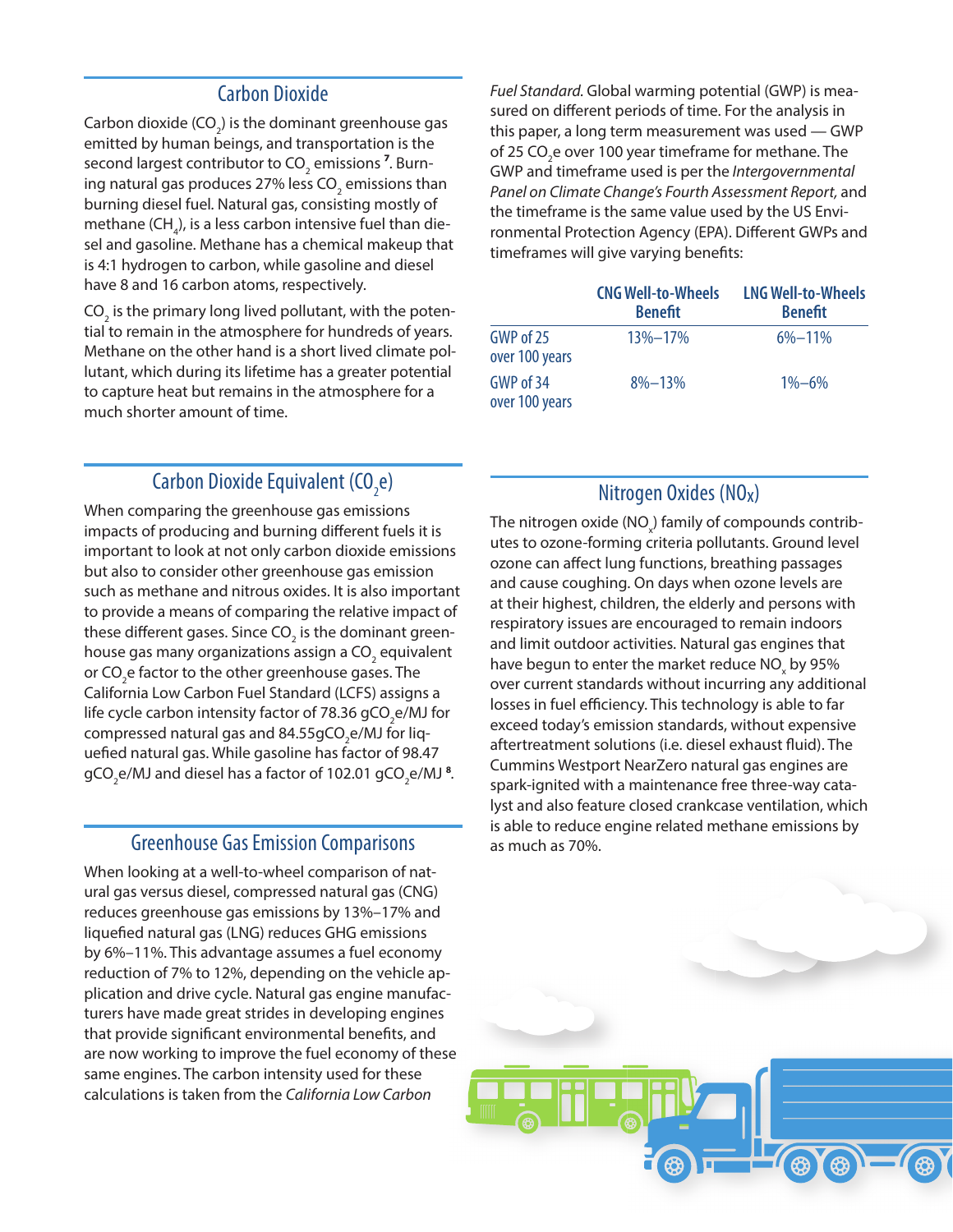#### Particulate Matter

Particulate matter (PM) is particles created from the combustion of fuel. These particles are extremely small and measured in microns  $(\mu m)$ . The smaller the particle, the more likely it will be inhaled and potentially cause health problems. Combustion particles are generally less than or equal to 2.5 µm. The small size of particulate matter and its ability to penetrate the lungs and even get into the bloodstream makes it an even greater health concern than ozone pollution. The NearZero natural gas engine technology mentioned above is certified to a PM value 90% below today's standard.

Figure 1 **9**



# Technology Advancements

Natural gas vehicle technology continues to move forward with constant innovation in engines, storage, fuel system development, etc. The industry continues to look for ways to enhance the environmental value proposition of natural gas vehicles. The NGV industry is already benefiting from an influx of renewable natural gas, and it is expected that this recent development will expand in the future.

Natural gas engine manufacturers are continuing to make improvements in the design and operation of natural gas engines, looking for ways to not only improve emissions, but advance efficiency when using spark ignited and high pressure direct injection fuel delivery systems. To be cost competitive, most natural gas engines in the market are built off of existing gasoline or diesel engine blocks, resulting in some performance differences. Natural gas engine manufacturers continue to make strides to narrow the gap between existing gasoline and diesel engine technology. High Pressure Direct Injection (HPDI) is an engine technology in which a small amount of diesel fuel is used as the pilot ignition with natural gas as the primary fuel. The fuel is directed at high pressure directly into the combustion chamber. HPDI technology is able to maintain equal horsepower, torque and efficiency as a comparable diesel engine.

#### Natural Gas Sources & Infrastructure

As with most vehicle and fuel types, vehicles are not the only source of emissions; the refueling station can also produce emissions. The industry is continuing to make significant strides to reduce these emissions. CNG station manufacturers are using advanced materials and component designs to limit fugitive emissions, along with enhanced sealing methods for gas tubing and fittings. Major components such as compressors are also equipped with methane detectors which will shut down the station should a pre-determined methane level be reached.

Much like CNG, LNG stations have utilized technology to reduce the emissions profiles as well. There are existing LNG stations which utilize various boil-off gas management systems in order to manage operational venting events and, like the CNG application, methane sensors are utilized to detect small leakages from pumps, flanges, etc. When activated, the methane sensors initiate system shut-downs, so the deficiency can be addressed by maintenance technicians. Also, systems which manage the venting of the delivery hose are now being implemented to further reduce fugitive methane release.

Renewable Natural Gas (RNG) is produced by taking biogas and cleaning it up. Biogas in turn is produced through various methods that accelerate the process whereby organic matter is broken down to produce methane. RNG can be produced from a wide range of sources where organic materials are present — landfills, dairy farms, waste-water treatment facilities, and animal and crop waste systems. Different sources of RNG have different carbon intensity factors but all RNG provide substantial reductions in overall greenhouse gas emissions compared to petroleum motor fuels. Dairy biogas and biogas from some food and green waste actually have a negative carbon intensity **10***.* The transportation sector is poised to benefit from RNG where it can be used to directly replace conventional fuels and can be used without any changes to CNG or LNG fuel systems. When using RNG in transportation, well-towheel greenhouse gas emissions can be reduced by 80% to 115%, depending on the source. Today, it is estimated that about 20% of all natural gas for on-road transportation is RNG, and half of natural gas used for road transportation in California is RNG; this number will continue to grow as innovation seeks for new and efficient ways to develop RNG **11**.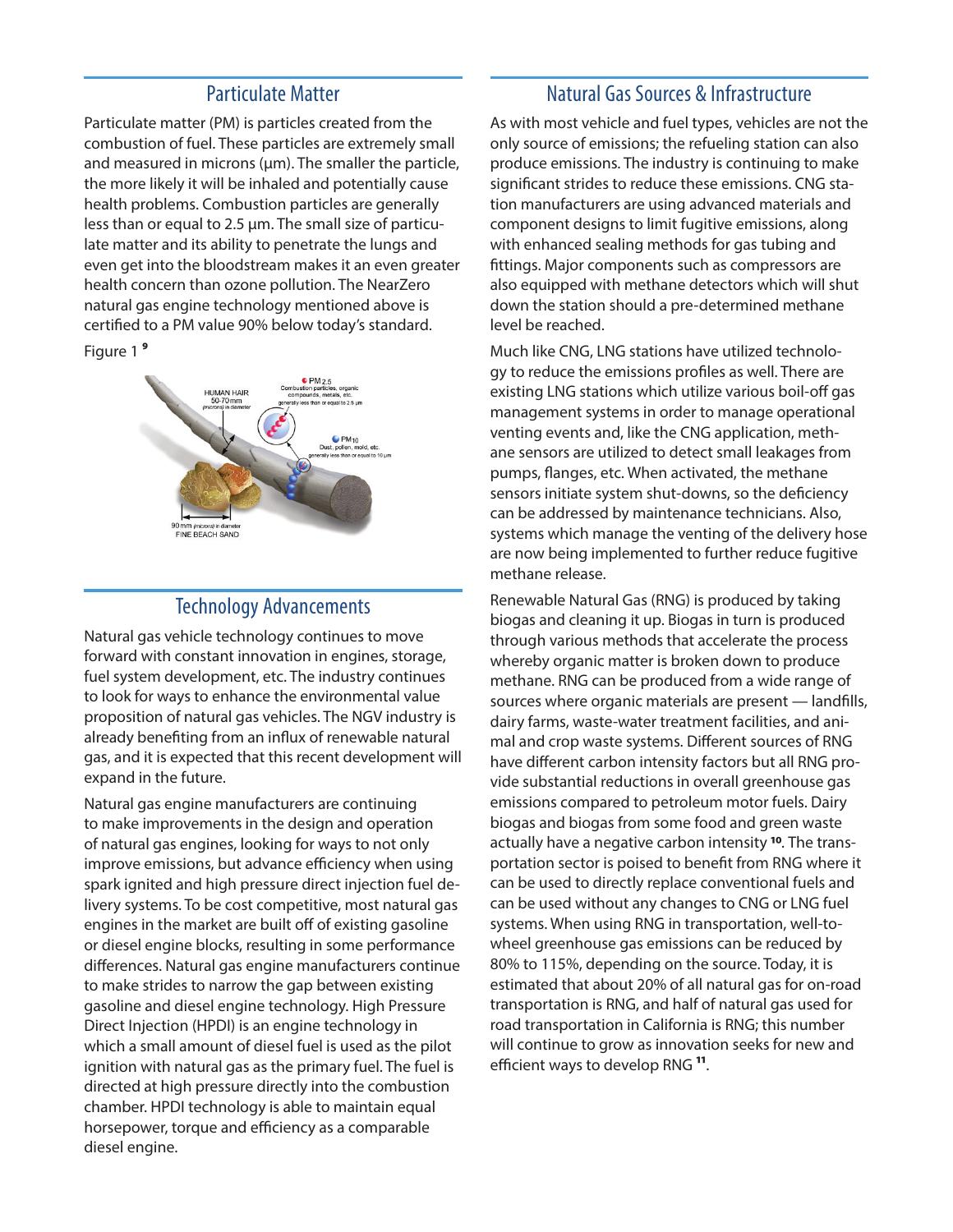# Life Cycle Analysis Tools

There are several tools available for calculating the emissions from different transportation fuels. One of the most widely used tools is produced by Argonne National Laboratory and funded by the US Department of Energy — Greenhouse Gases, Regulated Emissions, and Energy Use in Transportation (GREET). California GREET is another model that is widely used in the transportation sector. Corporations often use the GHG Protocol in which transportation is simply one portion of the full analysis. Tools such as GREET or CA GREET often feed into corporate sustainability models.

## Greenhouse Gases, Regulated Emissions, and Energy Use in Transportation (GREET)

The GREET model **12** was developed by Argonne National Laboratory with funding from the US Department of Energy. The GREET model is used to estimate the well-to-wheels and vehicle cycle energy and emissions for conventional and alternative transportation fuels. The model is updated annually to incorporate new data which is available and to augment the model for more applications (the 2015 GREET model added a heavy duty vehicle module). GREET includes inputs for more than 100 fuel production pathways. These pathways take into account upstream emissions from the

#### **Footnotes:**

- **<sup>1</sup>** http://www.arb.ca.gov/html/gloss.htm#C
- **<sup>2</sup>** https://www.epa.gov/ghgemissions/understanding-global-warmingpotentials#Learnwhy
- **<sup>3</sup>** https://www3.epa.gov/climatechange/glossary.html#L
- **<sup>4</sup>** http://www.eia.gov/tools/glossary/index.cfm
- **<sup>5</sup>** https://www.epa.gov/ghgemissions/understanding-global-warming-potentials
- **<sup>6</sup>** https://www.eia.gov/tools/faqs/faq.cfm?id=73&t=11
- **7** https://www3.epa.gov/climatechange/ghgemissions/gases/co2.html)

production, processing, transmission & storage, and distribution phases. Argonne follows an informal but collaborative process of updating its model.

#### CA GREET

CA GREET **<sup>13</sup>** is a modified version of GREET specified for use in California. The CA GREET model calculates the fuel pathways for the Low Carbon Fuel Standard (LCFS). CA GREET includes a rigorous assessment of upstream petroleum emissions. Recent updates to the California GREET have included extensive consultations with affected stakeholders and an opportunity for public comment. For the calculations in this document, CA GREET was used.

# Greenhouse Gas Protocol

Greenhouse Gas (GHG) Protocol **<sup>14</sup>** was developed by the World Resources Institute (WRI) and World Business Council on Sustainable Development (WBCSD). The purpose of the GHG Protocol is to set standards on how to measure, manage and report greenhouse gas emissions. GHG Protocol is widely used by corporations to analyze their emissions, of which transportation is a part of.

- **8** http://steps.ucdavis.edu/files/09-17-2015-Table-for-UCDavis\_LCFS-Illustrative-CIs\_FINAL.pdf
- **9** https://www.epa.gov/pm-pollution/particulate-matter-pm
- **10** http://www.arb.ca.gov/fuels/lcfs/fuelpathways/pathwaytable.htm
- **11** www.rngcoalition.com
- **12** http://greet.es.anl.gov
- **13** http://www.arb.ca.gov/fuels/lcfs/ca-greet/ca-greet.htm
- **14** http://www.ghgprotocol.org/